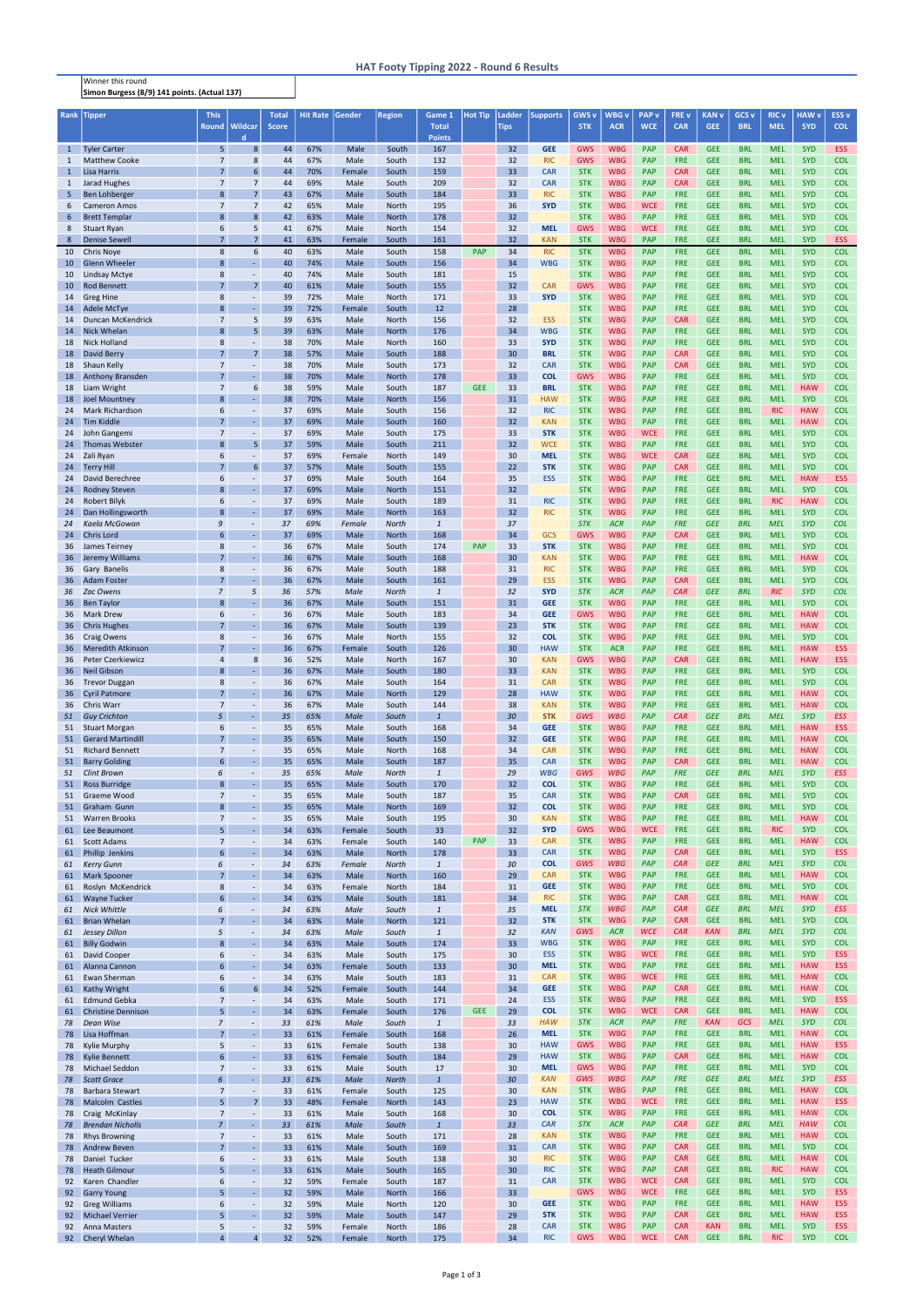## HAT Footy Tipping 2022 - Round 6 Results

Winner this round Simon Burgess (8/9) 141 points. (Actual 137)

| Rank     | <b>Tipper</b>                                | <b>This</b>                      |                                      | <b>Total</b> | <b>Hit Rate</b> | Gender         | <b>Region</b>         | Game 1                | <b>Hot Tip</b> | Ladder          | <b>Supports</b>          | GWS <sub>v</sub>         | WBG v                    | <b>PAP</b> v             | FRE v                    | <b>KAN v</b>             | GCS <sub>v</sub>         | <b>RIC v</b>             | <b>HAW v</b>             | ESS <sub>v</sub>         |
|----------|----------------------------------------------|----------------------------------|--------------------------------------|--------------|-----------------|----------------|-----------------------|-----------------------|----------------|-----------------|--------------------------|--------------------------|--------------------------|--------------------------|--------------------------|--------------------------|--------------------------|--------------------------|--------------------------|--------------------------|
|          |                                              | <b>Round</b>                     | <b>Wildcar</b>                       | <b>Score</b> |                 |                |                       | <b>Total</b>          |                | <b>Tips</b>     |                          | <b>STK</b>               | <b>ACR</b>               | <b>WCE</b>               | <b>CAR</b>               | <b>GEE</b>               | <b>BRL</b>               | <b>MEL</b>               | <b>SYD</b>               | <b>COL</b>               |
|          |                                              |                                  | d.                                   |              |                 |                |                       | <b>Points</b>         |                |                 |                          |                          |                          |                          |                          |                          |                          |                          |                          |                          |
| 92       | <b>Conan Duhiq</b>                           | 5<br>6                           | $\overline{\phantom{a}}$             | 32           | 59%             | Male           | <b>North</b>          | $\overline{1}$        |                | 34              | <b>ESS</b>               | GWS                      | <b>WBG</b>               | PAP                      | CAR                      | <b>GEE</b>               | <b>BRL</b>               | <b>MEL</b>               | <b>SYD</b>               | <b>ESS</b>               |
| 92       | Vonda Gunn                                   | 6                                | $\sim$                               | 32           | 59%             | Female         | <b>North</b>          | 169                   |                | 30<br>32        | <b>KAN</b>               | GWS<br><b>STK</b>        | <b>WBG</b><br><b>WBG</b> | <b>PAP</b><br><b>PAP</b> | <b>CAR</b><br><b>CAR</b> | <b>GEE</b><br><b>GEE</b> | <b>BRL</b><br><b>BRL</b> | <b>MEL</b><br><b>MEL</b> | <b>SYD</b><br><b>HAW</b> | <b>COL</b><br><b>COL</b> |
| 92<br>92 | <b>Steven Maloney</b><br><b>Joel Proctor</b> | $\overline{3}$                   | $\overline{\phantom{a}}$             | 32<br>32     | 59%<br>59%      | Male<br>Male   | North<br><b>North</b> | 187<br>$\overline{1}$ |                | 32              | <b>KAN</b><br><b>RIC</b> | GWS                      | <b>WBG</b>               | <b>WCE</b>               | CAR                      | <b>GEE</b>               | GCS                      | <b>MEL</b>               | <b>HAW</b>               | <b>COL</b>               |
| 92       | Lola Cowle                                   | $\overline{7}$                   | $\sim$                               | 32           | 59%             | Female         | South                 | 154                   | <b>GEE</b>     | 30              | <b>ESS</b>               | <b>STK</b>               | <b>WBG</b>               | <b>PAP</b>               | <b>FRE</b>               | <b>GEE</b>               | <b>BRL</b>               | <b>MEL</b>               | <b>HAW</b>               | <b>COL</b>               |
| 92       | <b>Glenn Cooney</b>                          |                                  |                                      | 32           | 59%             | Male           | South                 | 169                   |                | 34              | <b>KAN</b>               | GWS                      | <b>WBG</b>               | <b>PAP</b>               | <b>FRE</b>               | <b>GEE</b>               | <b>BRL</b>               | <b>MEL</b>               | <b>HAW</b>               | <b>ESS</b>               |
| 92       | <b>Nick Murnane</b>                          | 6                                |                                      | 32           | 59%             | Male           | South                 | 173                   |                | 30              | <b>RIC</b>               | <b>STK</b>               | <b>WBG</b>               | <b>PAP</b>               | <b>CAR</b>               | <b>GEE</b>               | <b>BRL</b>               | <b>MEL</b>               | <b>HAW</b>               | <b>COL</b>               |
| 92       | <b>Anita Bourn</b>                           | 5                                | $\sim$                               | 32           | 59%             | Female         | South                 | $\overline{1}$        |                | 33              | <b>GEE</b>               | GWS                      | <b>WBG</b>               | PAP                      | CAR                      | <b>GEE</b>               | <b>BRL</b>               | <b>MEL</b>               | <b>SYD</b>               | <b>ESS</b>               |
| 92       | <b>Craig Williams</b>                        | $\overline{7}$                   | $\overline{\phantom{a}}$             | 32           | 59%             | Male           | South                 | 181                   |                | 31              | <b>COL</b>               | <b>STK</b>               | <b>WBG</b>               | <b>PAP</b>               | <b>FRE</b>               | <b>GEE</b>               | <b>BRL</b>               | <b>MEL</b>               | <b>HAW</b>               | <b>COL</b>               |
| 92       | <b>Nick Stowe</b>                            | 5                                | $\sim$                               | 32           | 59%             | Male           | South                 | 112                   |                | 33              | <b>GEE</b>               | GWS                      | <b>WBG</b>               | <b>WCE</b>               | <b>FRE</b>               | <b>GEE</b>               | <b>BRL</b>               | <b>MEL</b>               | <b>HAW</b>               | <b>COL</b>               |
| 92       | Mark Bresnehan                               | 8                                | $\overline{\phantom{a}}$             | 32           | 59%             | Male           | South                 | 150                   |                | 30              | <b>CAR</b>               | <b>STK</b>               | <b>WBG</b>               | <b>PAP</b>               | <b>FRE</b>               | <b>GEE</b>               | <b>BRL</b>               | <b>MEL</b>               | <b>SYD</b>               | <b>COL</b>               |
| 92       | <b>Robbie Marino</b>                         | $6\overline{6}$                  | $\sim$                               | 32           | 59%             | Male           | South                 | 208                   |                | 36              | <b>CAR</b>               | <b>GWS</b>               | <b>WBG</b>               | <b>PAP</b>               | <b>CAR</b>               | <b>GEE</b>               | <b>BRL</b>               | <b>MEL</b>               | <b>SYD</b>               | <b>COL</b>               |
| 92       | <b>Lindsay Garwood</b>                       | $\overline{7}$                   | $\overline{\phantom{a}}$             | 32           | 59%             | Male           | North                 | 179                   |                | 29              | <b>STK</b>               | <b>GWS</b>               | <b>WBG</b>               | <b>PAP</b>               | <b>FRE</b>               | <b>GEE</b>               | <b>BRL</b>               | <b>MEL</b>               | <b>SYD</b>               | <b>COL</b>               |
| 92       | <b>Matthew Owens</b>                         | $\overline{7}$                   |                                      | 32           | 59%             | Male           | <b>North</b>          | 155                   |                | 25              | <b>HAW</b>               | <b>STK</b>               | <b>WBG</b>               | <b>PAP</b>               | <b>FRE</b>               | <b>GEE</b>               | <b>BRL</b>               | <b>MEL</b>               | <b>HAW</b>               | <b>COL</b>               |
| 92       | <b>Rocky Findlater</b>                       | $\overline{7}$                   |                                      | 32           | 59%             | Male           | North                 | 125                   |                | 30              | <b>GEE</b>               | <b>STK</b>               | <b>WBG</b>               | <b>PAP</b>               | <b>CAR</b>               | <b>GEE</b>               | <b>BRL</b>               | <b>MEL</b>               | <b>SYD</b>               | <b>COL</b>               |
| 92       | Robyn Wilkes                                 | 6                                | $\sim$                               | 32           | 59%             | Male           | South                 | 157                   |                | 33              | <b>MEL</b>               | <b>GWS</b>               | <b>WBG</b>               | <b>PAP</b>               | <b>FRE</b>               | <b>GEE</b>               | <b>BRL</b>               | <b>MEL</b>               | <b>HAW</b>               | <b>COL</b>               |
| 92       | Kristen Bartley                              | 8                                | $\overline{\phantom{a}}$             | 32           | 59%             | Female         | <b>North</b>          | $\overline{1}$        |                | 34              | <b>COL</b>               | <b>STK</b>               | <b>WBG</b>               | PAP                      | <b>FRE</b>               | <b>GEE</b>               | <b>BRL</b>               | <b>MEL</b>               | <b>SYD</b>               | <b>COL</b>               |
| 92       | Kevin Bresnehan                              | $\mathbf{8}$                     | $\sim$                               | 32           | 59%             | Male           | South                 | 169                   |                | 34              | <b>RIC</b>               | <b>STK</b>               | <b>WBG</b>               | <b>PAP</b>               | <b>FRE</b>               | <b>GEE</b>               | <b>BRL</b>               | <b>MEL</b>               | <b>SYD</b>               | <b>COL</b>               |
| 92       | Ann-Maree Keogh                              | 5                                | $\sim$                               | 32           | 59%             | Female         | South                 | 186                   |                | 33              | <b>ACR</b>               | <b>STK</b>               | <b>WBG</b>               | <b>PAP</b>               | <b>CAR</b>               | <b>GEE</b>               | <b>BRL</b>               | <b>MEL</b>               | <b>HAW</b>               | <b>ESS</b>               |
| 92       | <b>Simon Burgess</b><br>Will Kay             |                                  |                                      | 32<br>32     | 59%             | <b>Male</b>    | South                 | 141                   |                | 31<br>35        | <b>WBG</b>               | <b>STK</b><br><b>GWS</b> | <b>WBG</b>               | <b>PAP</b>               | <b>FRE</b>               | <b>GEE</b>               | <b>BRL</b>               | <b>MEL</b>               | <b>SYD</b>               | <b>COL</b>               |
| 92<br>92 | <b>Annette Smith</b>                         | 4                                | 4                                    | 32           | 52%<br>59%      | Male           | South<br>South        | 175<br>156            |                | 31              | <b>HAW</b><br><b>GEE</b> | <b>STK</b>               | <b>WBG</b><br><b>ACR</b> | <b>PAP</b><br><b>PAP</b> | <b>FRE</b><br><b>FRE</b> | <b>GEE</b><br><b>GEE</b> | <b>GCS</b><br><b>BRL</b> | <b>MEL</b><br><b>MEL</b> | <b>HAW</b><br><b>HAW</b> | <b>ESS</b><br><b>COL</b> |
| 92       | Alex Izbicki                                 | 8                                |                                      | 32           | 59%             | Female<br>Male | North                 | 166                   |                | 31              | <b>RIC</b>               | <b>STK</b>               | <b>WBG</b>               | PAP                      | <b>FRE</b>               | <b>GEE</b>               | <b>BRL</b>               | <b>MEL</b>               | <b>SYD</b>               | <b>COL</b>               |
| 121      | <b>Elaine Potter</b>                         | 5                                |                                      | 31           | 57%             | Female         | South                 | $\mathbf{1}$          |                | 31              | <b>KAN</b>               | <b>GWS</b>               | <b>WBG</b>               | PAP                      | <b>CAR</b>               | <b>GEE</b>               | <b>BRL</b>               | <b>MEL</b>               | <b>SYD</b>               | <b>ESS</b>               |
|          | 121 Mike Hunnibell                           | 6                                |                                      | 31           | 57%             | Male           | South                 | 176                   |                | 32              | <b>COL</b>               | <b>GWS</b>               | <b>WBG</b>               | <b>PAP</b>               | <b>FRE</b>               | <b>GEE</b>               | <b>BRL</b>               | <b>MEL</b>               | <b>HAW</b>               | <b>COL</b>               |
| 121      | <b>Calvin Godwin</b>                         | $\mathbf{8}$                     | $\sim$                               | 31           | 57%             | Male           | South                 | 145                   |                | 33              | <b>WBG</b>               | <b>STK</b>               | <b>WBG</b>               | <b>PAP</b>               | <b>FRE</b>               | <b>GEE</b>               | <b>BRL</b>               | <b>MEL</b>               | <b>SYD</b>               | <b>COL</b>               |
| 121      | Liam Janssen                                 | 6                                | $\sim$                               | 31           | 57%             | Male           | <b>North</b>          | $\overline{1}$        |                | 32              | <b>WCE</b>               | GWS                      | <b>ACR</b>               | <b>WCE</b>               | <b>FRE</b>               | <b>GEE</b>               | <b>BRL</b>               | <b>MEL</b>               | <b>SYD</b>               | <b>ESS</b>               |
|          | 121 Shannon Hill                             | 5                                | $\sim$                               | 31           | 57%             | Female         | South                 | 127                   |                | 27              | <b>HAW</b>               | <b>GWS</b>               | <b>WBG</b>               | <b>PAP</b>               | <b>CAR</b>               | <b>GEE</b>               | <b>BRL</b>               | <b>MEL</b>               | <b>SYD</b>               | <b>ESS</b>               |
|          | 121 Matthew Taylor                           | 5                                |                                      | 31           | 57%             | Male           | South                 | 167                   |                | 26              | <b>GEE</b>               | <b>GWS</b>               | <b>WBG</b>               | <b>PAP</b>               | <b>CAR</b>               | <b>GEE</b>               | <b>BRL</b>               | <b>MEL</b>               | <b>HAW</b>               | <b>COL</b>               |
|          | 121 Callum Rawson                            | 5                                | $\sim$                               | 31           | 57%             | Male           | South                 | 177                   |                | 32              |                          | <b>GWS</b>               | <b>WBG</b>               | <b>PAP</b>               | <b>FRE</b>               | <b>KAN</b>               | <b>BRL</b>               | <b>MEL</b>               | <b>HAW</b>               | <b>COL</b>               |
|          | 121 Shaun Heather                            | $\overline{7}$                   |                                      | 31           | 57%             | Male           | North                 | 155                   |                | 26              | <b>HAW</b>               | <b>STK</b>               | <b>WBG</b>               | <b>PAP</b>               | <b>FRE</b>               | <b>GEE</b>               | <b>BRL</b>               | <b>MEL</b>               | <b>HAW</b>               | <b>COL</b>               |
|          | 121 Tony Shea                                | $\overline{a}$                   |                                      | 31           | 57%             | Male           | South                 | 160                   |                | 30              | <b>HAW</b>               | <b>GWS</b>               | <b>WBG</b>               | <b>PAP</b>               | <b>CAR</b>               | <b>GEE</b>               | <b>GCS</b>               | <b>MEL</b>               | <b>HAW</b>               | <b>COL</b>               |
|          | 121 Glenn Eberle                             | 5                                | $\sim$                               | 31           | 57%             | Male           | South                 | 175                   |                | 33              | <b>HAW</b>               | <b>STK</b>               | <b>WBG</b>               | <b>PAP</b>               | <b>CAR</b>               | <b>KAN</b>               | <b>BRL</b>               | <b>MEL</b>               | <b>HAW</b>               | <b>COL</b>               |
|          | 121 Loretta Lohberger                        | 6                                | $\sim$                               | 31           | 57%             | Female         | South                 | 168                   |                | 30              | <b>HAW</b>               | <b>STK</b>               | <b>ACR</b>               | <b>WCE</b>               | <b>CAR</b>               | <b>GEE</b>               | <b>BRL</b>               | <b>MEL</b>               | <b>HAW</b>               | <b>COL</b>               |
| 121      | <b>Brian Fleming</b>                         | $\overline{7}$                   | $\sim$                               | 31           | 57%             | Male           | South                 | 188                   |                | 29              |                          | <b>STK</b>               | <b>WBG</b>               | <b>PAP</b>               | <b>FRE</b>               | <b>GEE</b>               | <b>BRL</b>               | <b>MEL</b>               | <b>HAW</b>               | <b>COL</b>               |
|          | 121 Michael Stewart                          | 5                                |                                      | 31           | 57%             | Male           | South                 | 155                   |                | 32              | <b>KAN</b>               | GWS                      | <b>WBG</b>               | <b>WCE</b>               | <b>FRE</b>               | <b>GEE</b>               | <b>BRL</b>               | <b>RIC</b>               | <b>SYD</b>               | <b>COL</b>               |
|          | 121 Sam Cook                                 | 6                                | $\overline{\phantom{a}}$             | 31           | 57%             | Male           | North                 | $\overline{1}$        |                | 31              | <b>SYD</b>               | <b>STK</b>               | <b>WBG</b>               | PAP                      | CAR                      | <b>GEE</b>               | <b>BRL</b>               | <b>MEL</b>               | <b>HAW</b>               | <b>COL</b>               |
|          | 121 Nicole Lansky                            | $\overline{7}$                   |                                      | 31           | 57%             | Female         | South                 | 152                   |                | 22              | <b>MEL</b>               | <b>STK</b>               | <b>WBG</b>               | <b>PAP</b>               | <b>FRE</b>               | <b>GEE</b>               | <b>BRL</b>               | <b>MEL</b>               | <b>HAW</b>               | <b>COL</b>               |
|          | 121 Felicity Walsh<br>121 Brendan Tucker     | $\overline{z}$<br>5              | $\overline{\phantom{a}}$             | 31<br>31     | 57%<br>57%      | Female<br>Male | <b>North</b><br>South | $\mathbf{1}$          |                | 33<br>31        | <b>HAW</b><br><b>WBG</b> | <b>STK</b><br><b>STK</b> | <b>WBG</b><br><b>ACR</b> | PAP<br><b>WCE</b>        | <b>FRE</b><br><b>FRE</b> | <b>GEE</b><br><b>GEE</b> | <b>BRL</b><br><b>GCS</b> | <b>MEL</b><br><b>MEL</b> | <b>SYD</b><br><b>HAW</b> | <b>ESS</b><br><b>ESS</b> |
|          | 138 Lisa Snyman                              | $\boldsymbol{6}$                 |                                      | 30           | 56%             | Female         | South                 | 137                   |                | 29              | <b>GEE</b>               | <b>STK</b>               | <b>WBG</b>               | <b>PAP</b>               | <b>FRE</b>               | <b>GEE</b>               | <b>GCS</b>               | <b>MEL</b>               | <b>HAW</b>               | <b>COL</b>               |
|          | 138 Eric Hermanis                            | 5                                | ٠                                    | 30           | 56%             | Male           | South                 | $\overline{1}$        |                | 31              | <b>STK</b>               | GWS                      | <b>WBG</b>               | PAP                      | CAR                      | <b>GEE</b>               | <b>BRL</b>               | <b>MEL</b>               | <b>SYD</b>               | <b>ESS</b>               |
|          | 138 John Canavan                             | 6                                | $\sim$                               | 30           | 56%             | Male           | South                 | 178                   |                | 33              | <b>WCE</b>               | <b>GWS</b>               | <b>WBG</b>               | <b>WCE</b>               | <b>FRE</b>               | <b>GEE</b>               | <b>BRL</b>               | <b>MEL</b>               | <b>SYD</b>               | <b>COL</b>               |
|          | 138 Callum Kelly                             | 5                                | $\omega$                             | 30           | 56%             | Male           | South                 | 135                   |                | 33              | <b>CAR</b>               | <b>STK</b>               | <b>WBG</b>               | <b>PAP</b>               | <b>CAR</b>               | <b>KAN</b>               | <b>BRL</b>               | <b>MEL</b>               | <b>HAW</b>               | <b>COL</b>               |
|          | 138 Jake Richardson                          | 5                                | $\sim$                               | 30           | 56%             | Male           | South                 | 100                   |                | 34              | <b>GEE</b>               | <b>GWS</b>               | <b>WBG</b>               | <b>PAP</b>               | <b>CAR</b>               | <b>GEE</b>               | <b>BRL</b>               | <b>RIC</b>               | <b>SYD</b>               | <b>COL</b>               |
|          | 138 Jacob Hine                               | $\overline{7}$                   | $\mathbb{Z}^2$                       | 30           | 56%             | Male           | North                 | 161                   |                | 30              | <b>SYD</b>               | <b>STK</b>               | <b>WBG</b>               | <b>PAP</b>               | <b>CAR</b>               | <b>GEE</b>               | <b>BRL</b>               | <b>MEL</b>               | <b>SYD</b>               | <b>COL</b>               |
|          | 138 Diane Izbicki                            | 8                                | $\overline{\phantom{a}}$             | 30           | 56%             | Female         | North                 | 184                   |                | 29              | <b>CAR</b>               | <b>STK</b>               | <b>WBG</b>               | <b>PAP</b>               | <b>FRE</b>               | <b>GEE</b>               | <b>BRL</b>               | <b>MEL</b>               | <b>SYD</b>               | <b>COL</b>               |
|          | 138 Karen Jenkins                            | $\overline{4}$                   | $\mathbb{Z}^2$                       | 30           | 56%             | Female         | North                 | 159                   |                | 30              | <b>ESS</b>               | <b>GWS</b>               | <b>WBG</b>               | <b>PAP</b>               | <b>CAR</b>               | <b>GEE</b>               | <b>BRL</b>               | <b>MEL</b>               | <b>HAW</b>               | <b>ESS</b>               |
|          | 138 Joel Isbister                            | 6                                | $\overline{\phantom{a}}$             | 30           | 56%             | Male           | South                 | 172                   |                | 31              | <b>SYD</b>               | <b>STK</b>               | <b>WBG</b>               | <b>PAP</b>               | <b>CAR</b>               | <b>GEE</b>               | <b>BRL</b>               | <b>MEL</b>               | <b>SYD</b>               | <b>ESS</b>               |
|          | 138 Henry Robertson                          | 6                                | $\sim$                               | 30           | 56%             | Male           | North                 | 159                   |                | 21              | <b>COL</b>               | <b>STK</b>               | <b>ACR</b>               | <b>WCE</b>               | <b>CAR</b>               | <b>KAN</b>               | <b>BRL</b>               | <b>MEL</b>               | <b>SYD</b>               | <b>COL</b>               |
|          | 138 Jon Fulton                               | 6                                | $\blacksquare$                       | 30           | 56%             | Male           | South                 | 165                   |                | 27              | <b>COL</b>               | <b>STK</b>               | <b>WBG</b>               | <b>PAP</b>               | <b>CAR</b>               | <b>GEE</b>               | <b>BRL</b>               | <b>MEL</b>               | <b>HAW</b>               | <b>COL</b>               |
|          | 138 Mark Dennison                            | $\overline{7}$                   | $\omega$                             | 30           | 56%             | Male           | South                 | 189                   |                | 30 <sup>2</sup> | <b>COL</b>               | <b>STK</b>               | <b>ACR</b>               | <b>WCE</b>               | <b>FRE</b>               | <b>GEE</b>               | <b>BRL</b>               | <b>MEL</b>               | <b>HAW</b>               | <b>COL</b>               |
|          | 138 Michael White                            | $\overline{4}$                   | $\sim$                               | 30           | 56%             | Male           | North                 | 154                   |                | 34              | <b>RIC</b>               | <b>GWS</b>               | <b>WBG</b>               | <b>PAP</b>               | <b>CAR</b>               | <b>GEE</b>               | <b>BRL</b>               | <b>RIC</b>               | <b>HAW</b>               | <b>COL</b>               |
|          | 151 Anne Lawless                             | $\overline{7}$                   | $\omega$                             | 29           | 54%             | Female         | South                 | 150                   |                | 35              | <b>BRL</b>               | <b>STK</b>               | <b>WBG</b>               | <b>PAP</b>               | <b>CAR</b>               | <b>GEE</b>               | <b>BRL</b>               | <b>MEL</b>               | <b>SYD</b>               | <b>COL</b>               |
|          | 151 Francis Maloney                          | 6                                | $\sim$                               | 29           | 54%             | Male           | North                 | 132                   |                | 30              | <b>BRL</b>               | <b>STK</b>               | <b>WBG</b>               | <b>PAP</b>               | <b>FRE</b>               | <b>KAN</b>               | <b>BRL</b>               | <b>MEL</b>               | <b>HAW</b>               | <b>COL</b>               |
| 151      | <b>Tony Young</b><br>151 Maria Skillern      | $\overline{4}$<br>$\overline{7}$ | $\blacksquare$                       | 29<br>29     | 54%             | Male           | <b>North</b>          | $\overline{1}$        |                | 21<br>31        | <b>COL</b>               | <b>STK</b>               | <b>WBG</b>               | PAP                      | CAR                      | <b>KAN</b>               | <b>BRL</b>               | <b>RIC</b>               | <b>SYD</b>               | <b>ESS</b><br><b>COL</b> |
|          | 151 Rebecca Pedley                           | $\overline{7}$                   | $\overline{\phantom{a}}$<br>$\omega$ | 29           | 54%<br>54%      | Male<br>Female | South<br>South        | 159<br>11             |                | 25              | <b>STK</b><br><b>ESS</b> | <b>GWS</b><br><b>STK</b> | <b>WBG</b><br><b>WBG</b> | <b>PAP</b><br><b>PAP</b> | <b>FRE</b><br><b>FRE</b> | <b>GEE</b><br><b>GEE</b> | <b>BRL</b><br><b>BRL</b> | <b>MEL</b><br><b>MEL</b> | <b>SYD</b><br><b>HAW</b> | <b>COL</b>               |
|          | 151 Chris Walker                             | 8                                | $\overline{\phantom{a}}$             | 29           | 54%             | Male           | North                 | 180                   |                | 31              | <b>RIC</b>               | <b>STK</b>               | <b>WBG</b>               | <b>PAP</b>               | <b>FRE</b>               | <b>GEE</b>               | <b>BRL</b>               | <b>MEL</b>               | <b>SYD</b>               | <b>COL</b>               |
|          | 151 Anne Bassett                             | $\overline{7}$                   | $\omega$                             | 29           | 54%             | Female         | North                 | 155                   |                | 35              |                          | <b>GWS</b>               | <b>WBG</b>               | <b>PAP</b>               | <b>FRE</b>               | <b>GEE</b>               | <b>BRL</b>               | <b>MEL</b>               | <b>SYD</b>               | <b>COL</b>               |
| 158      | <b>Ben Sertori</b>                           | 3                                | $\blacksquare$                       | 28           | 52%             | Male           | <b>North</b>          | $\mathbf{1}$          |                | 28              | <b>PAP</b>               | <b>STK</b>               | <b>WBG</b>               | <b>WCE</b>               | <b>CAR</b>               | <b>KAN</b>               | <b>BRL</b>               | <b>RIC</b>               | <b>HAW</b>               | <b>COL</b>               |
|          | 158 Dennis Whelan                            | $\overline{4}$                   | $\mathbb{Z}^2$                       | 28           | 52%             | Male           | North                 | 148                   |                | 30 <sup>2</sup> | <b>HAW</b>               | <b>GWS</b>               | <b>WBG</b>               | <b>PAP</b>               | <b>CAR</b>               | <b>GEE</b>               | <b>GCS</b>               | <b>RIC</b>               | <b>SYD</b>               | <b>COL</b>               |
| 158      | <b>Steve Robertson</b>                       | 5                                | $\overline{\phantom{a}}$             | 28           | 52%             | Male           | North                 | 159                   |                | 31              | <b>COL</b>               | <b>STK</b>               | <b>WBG</b>               | <b>PAP</b>               | <b>CAR</b>               | <b>GEE</b>               | <b>BRL</b>               | <b>MEL</b>               | <b>HAW</b>               | <b>ESS</b>               |
| 158      | <b>Brendon Garwood</b>                       | $6\overline{6}$                  | $\sim$                               | 28           | 52%             | Male           | North                 | 190                   |                | 32              | <b>KAN</b>               | <b>GWS</b>               | <b>WBG</b>               | <b>PAP</b>               | <b>CAR</b>               | <b>GEE</b>               | <b>BRL</b>               | <b>MEL</b>               | <b>SYD</b>               | <b>COL</b>               |
|          | 162 Adam Janssen                             | 5                                | $\blacksquare$                       | 27           | 50%             | Male           | <b>North</b>          | $\mathbf{1}$          |                | 26              |                          | <b>GWS</b>               | <b>WBG</b>               | <b>WCE</b>               | <b>FRE</b>               | <b>GEE</b>               | <b>BRL</b>               | <b>MEL</b>               | <b>SYD</b>               | <b>ESS</b>               |
|          | 162 Teresa Harris                            | 6                                | $\sim$                               | 27           | 50%             | Female         | North                 | 187                   |                | 26              | <b>COL</b>               | <b>STK</b>               | <b>WBG</b>               | <b>PAP</b>               | <b>CAR</b>               | <b>GEE</b>               | <b>BRL</b>               | <b>MEL</b>               | <b>HAW</b>               | <b>COL</b>               |
| 162      | <b>Michael Walker</b>                        | 6                                | $\overline{\phantom{a}}$             | 27           | 50%             | Male           | <b>North</b>          | $\mathbf{1}$          |                | 30              | <b>HAW</b>               | GWS                      | <b>WBG</b>               | PAP                      | <b>FRE</b>               | <b>GEE</b>               | <b>BRL</b>               | <b>MEL</b>               | <b>SYD</b>               | <b>ESS</b>               |
|          | 162 Geoff Cowle                              | 5                                | $\sim$                               | 27           | 50%             | Male           | South                 | 169                   |                | 32              | <b>STK</b>               | <b>STK</b>               | <b>WBG</b>               | <b>WCE</b>               | <b>CAR</b>               | <b>GEE</b>               | <b>BRL</b>               | <b>MEL</b>               | <b>SYD</b>               | <b>ESS</b>               |
| 162      | <b>Peter Czerkiewicz</b>                     | $\overline{4}$                   | $\overline{\phantom{a}}$             | 27           | 50%             | Male           | <b>North</b>          | $\overline{1}$        |                | 27              | <b>KAN</b>               | <b>STK</b>               | <b>ACR</b>               | <b>WCE</b>               | CAR                      | <b>GEE</b>               | <b>GCS</b>               | <b>MEL</b>               | <b>HAW</b>               | <b>ESS</b>               |
| 162      | Leigh Kiddle                                 | $\overline{A}$                   | $\sim$                               | 27           | 50%             | Male           | South                 | $\overline{1}$        |                | 27              | <b>CAR</b>               | GWS                      | <b>ACR</b>               | PAP                      | CAR                      | <b>GEE</b>               | GCS                      | <b>RIC</b>               | <b>HAW</b>               | <b>COL</b>               |
|          | 168 Matt Murphy                              | 6                                | $\overline{\phantom{a}}$             | 26           | 48%             | Male           | South                 | 127                   |                | 29              | <b>ESS</b>               | <b>STK</b>               | <b>WBG</b>               | <b>PAP</b>               | <b>FRE</b>               | <b>KAN</b>               | <b>BRL</b>               | <b>MEL</b>               | <b>SYD</b>               | <b>ESS</b>               |
| 169      | <b>Edward Robertson</b>                      | 6                                | $\sim$                               | 25           | 46%             | Male           | <b>North</b>          | 159                   |                | 26              | <b>COL</b>               | <b>STK</b>               | <b>WBG</b>               | <b>WCE</b>               | <b>FRE</b>               | <b>GEE</b>               | <b>BRL</b>               | <b>MEL</b>               | <b>HAW</b>               | <b>COL</b>               |
|          | 169 Ari Gregson                              | $\overline{2}$                   | $\overline{\phantom{a}}$             | 25           | 46%             | Male           | South                 | 10                    |                | 26              | <b>RIC</b>               | <b>GWS</b>               | <b>WBG</b>               | <b>WCE</b>               | <b>CAR</b>               | <b>GEE</b>               | <b>BRL</b>               | <b>RIC</b>               | <b>HAW</b>               | <b>ESS</b>               |
| 169      | caitlyn Phillips                             | 6                                | ÷.                                   | 25           | 46%             | Female         | South                 | $\overline{1}$        |                | 25              |                          | <b>STK</b>               | <b>ACR</b>               | PAP                      | <b>FRE</b>               | <b>GEE</b>               | <b>GCS</b>               | <b>RIC</b>               | <b>HAW</b>               | <b>COL</b>               |
| 169      | Sandra Lowther-Owens                         | 3<br>6                           | $\overline{\phantom{a}}$             | 25           | 46%             | Female         | <b>North</b>          | $\overline{1}$        |                | 25              | <b>COL</b>               | <b>STK</b>               | <b>WBG</b>               | PAP                      | <b>FRE</b>               | <b>KAN</b>               | GCS                      | <b>RIC</b>               | <b>HAW</b>               | <b>ESS</b>               |
| 169      | Ian Mackenzie                                |                                  | $\omega$                             | 25           | 46%             | Male           | South                 | 27<br>$\overline{1}$  |                | 21              | <b>HAW</b>               | <b>STK</b>               | <b>WBG</b>               | <b>PAP</b>               | <b>CAR</b>               | <b>GEE</b>               | <b>BRL</b>               | <b>MEL</b>               | <b>HAW</b>               | <b>COL</b>               |
| 174      | <b>Carol Steenhuis</b>                       | 5<br>$\overline{3}$              | $\overline{\phantom{a}}$             | 24<br>24     | 44%             | Female         | South                 | $\overline{1}$        |                | 26              |                          | GWS                      | <b>WBG</b>               | PAP                      | <b>FRE</b>               | <b>GEE</b>               | <b>GCS</b>               | <b>MEL</b>               | <b>HAW</b>               | <b>COL</b>               |
|          | 174 Michael Perry<br>174 Ian Hermanis        | 7                                | $\sim$<br>$\overline{\phantom{a}}$   | 24           | 44%<br>44%      | Male<br>Male   | South<br>South        | 161                   |                | 25<br>21        | <b>RIC</b><br><b>ACR</b> | <b>STK</b><br><b>STK</b> | <b>WBG</b><br><b>WBG</b> | <b>WCE</b><br><b>PAP</b> | CAR<br><b>CAR</b>        | <b>KAN</b><br><b>GEE</b> | <b>BRL</b><br><b>BRL</b> | <b>RIC</b><br><b>MEL</b> | <b>SYD</b><br><b>SYD</b> | <b>ESS</b><br><b>COL</b> |
|          | 177 Barry Cohen                              | $\overline{2}$                   | $\omega_{\rm c}$                     | 23           | 43%             | <b>Male</b>    | South                 | $\mathbf{1}$          |                | 23              | <b>RIC</b>               | <b>STK</b>               | <b>WBG</b>               | PAP                      | CAR                      | <b>KAN</b>               | GCS                      | <b>RIC</b>               | <b>HAW</b>               | <b>ESS</b>               |
|          |                                              |                                  |                                      |              |                 |                |                       |                       |                |                 |                          |                          |                          |                          |                          |                          |                          |                          |                          |                          |